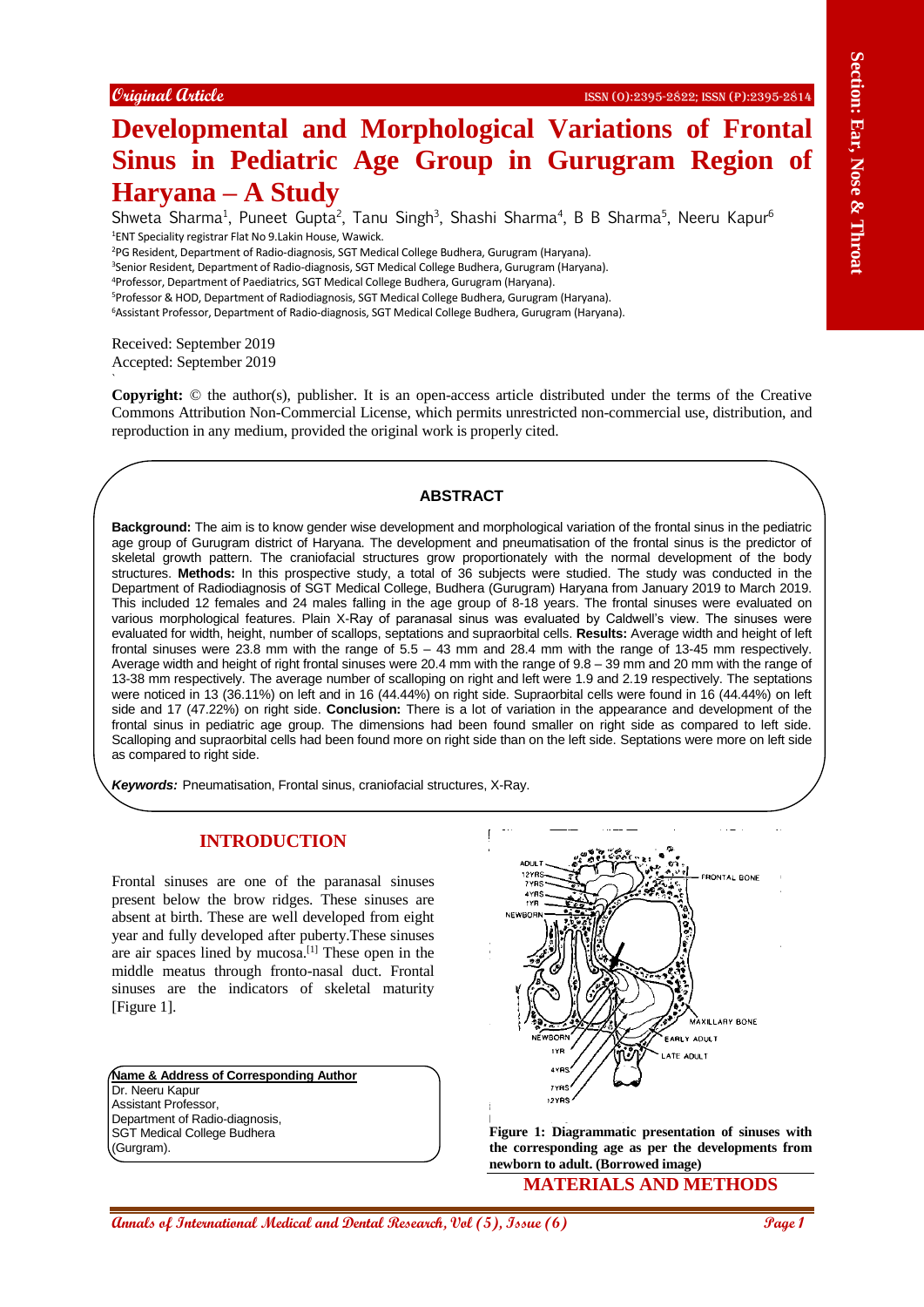# **Sharma et al; Developmental and Morphological Variations of Frontal Sinus**

In this prospective study, a total of thirty-six subjects were studied. The study was conducted in the Department of Radio diagnosis of SGT Medical College, Budhera (Gurugram) Haryana from January 2019 to March 2019.These patients had come with the complaints of headache (62%), nasal discharge (35%) and other miscellaneous complaints [Figure 2, 3]



**Figure 2: 8-years old boy Paranasal sinus radiograph. There is no development of frontal sinus. Nasal septum is "s" shaped and maxillary sinuses are developing.**



This included 12 females and 24 males falling in the age group of 8-18 years [Figure 4].





**Figure 5: 14-years old girl with only right side frontal sinus measuring 19x18 mm**







**Figure 7: Plain radiograph Paranasal sinuses shows multiple scalopping of right side frontal sinus (white arrow) and septations on left side (green horizontal arrow)**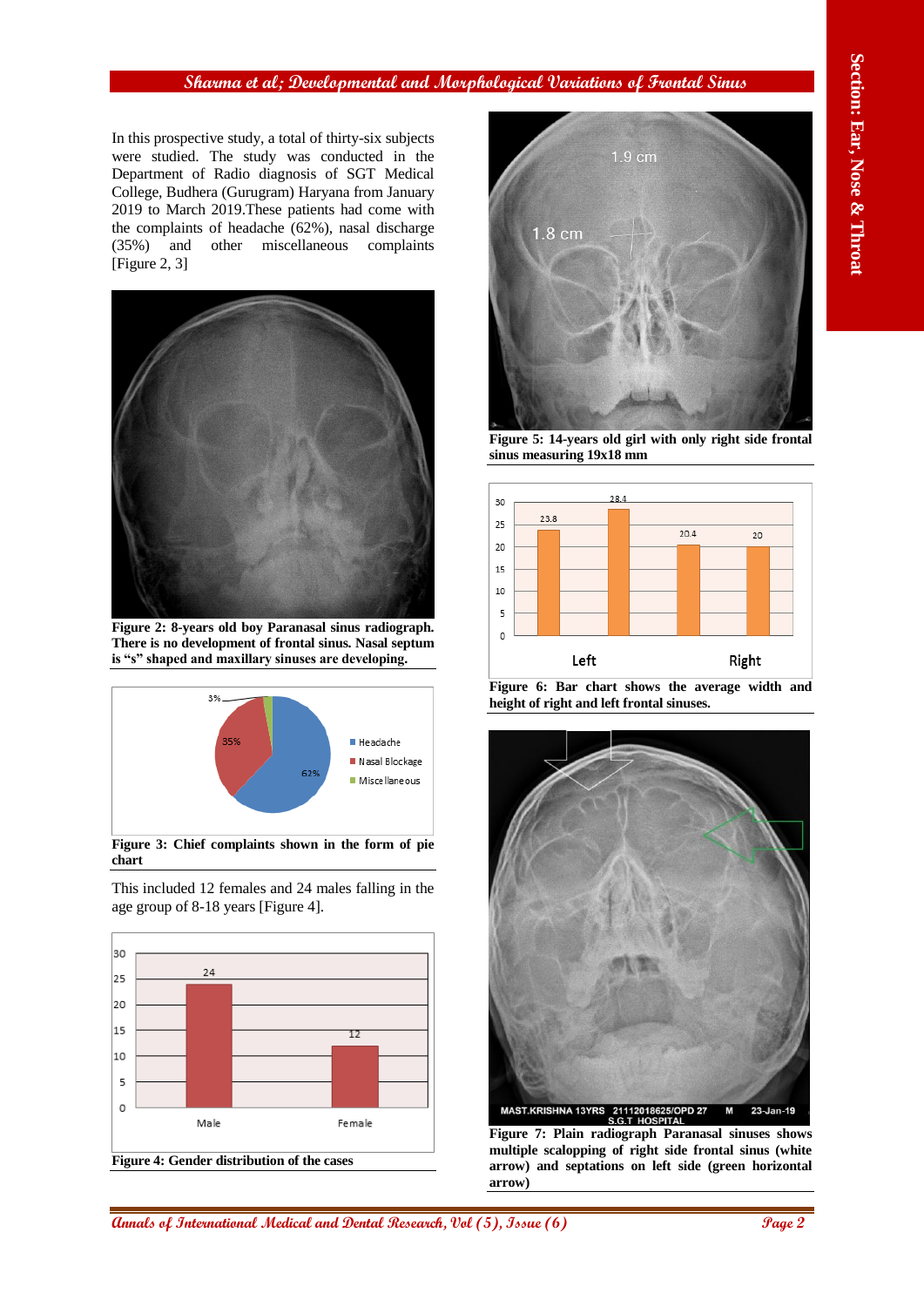# **Sharma et al; Developmental and Morphological Variations of Frontal Sinus**

The frontal sinuses were evaluated on various morphological features. Plain X-Ray of paranasal sinus was evaluated by Caldwell's view. The sinuses were evaluated for width, height, number of scallops, septattion and supraorbital cells. Average width and height of left frontal sinuses were 23.8 mm with the range of  $5.5 - 43$  mm and 28.4 mm with the range of 13-45 mm respectively. Average width and height of right frontal sinuses were 20.4 mm with the range of  $9.8 - 39$  mm and 20 mm with the range of 13-38 mm respectively [Figure 5, 6]. The average number of scalloping on right and left were 1.9 and 2.19 respectively. The maximum scalloping was three on left side and five on left side [Figure 7, 8]. The septation were noticed in 13 (36.11%) on left and in 16 (44.44%) on right side. Maximum two septation were noticed on left side and one on right side. But the more sinuses on right



side were having septations [Figure 9, 10].

**Figure 8: Bar chart shows average scalloping on right and left side. Right side shows more scalloping.**



**Figure 9: 14-years old female PNS radiograph showing multiple septations.**



**Figure 10: Chart showing comparison of the septations in percentage on right and left side. There were more septations seen on right side.**

Supraorbital cells were found in 16 (44.44%) on left side and 17 (47.22%) on right side [Figure 11, 12].



**Figure 11: Depiction of supraorbital cells in pyramid form of right and left frontal sinuses.**



**Figure 12: PNS radiograph showing bilateral supraorbital cells**

# **RESULTS & DISCUSSION**

Frontal sinuses are not present at birth and start appearing in second year of life. These become radiological visible by seven years and are clinically important by 10 years. Frontal sinuses are always